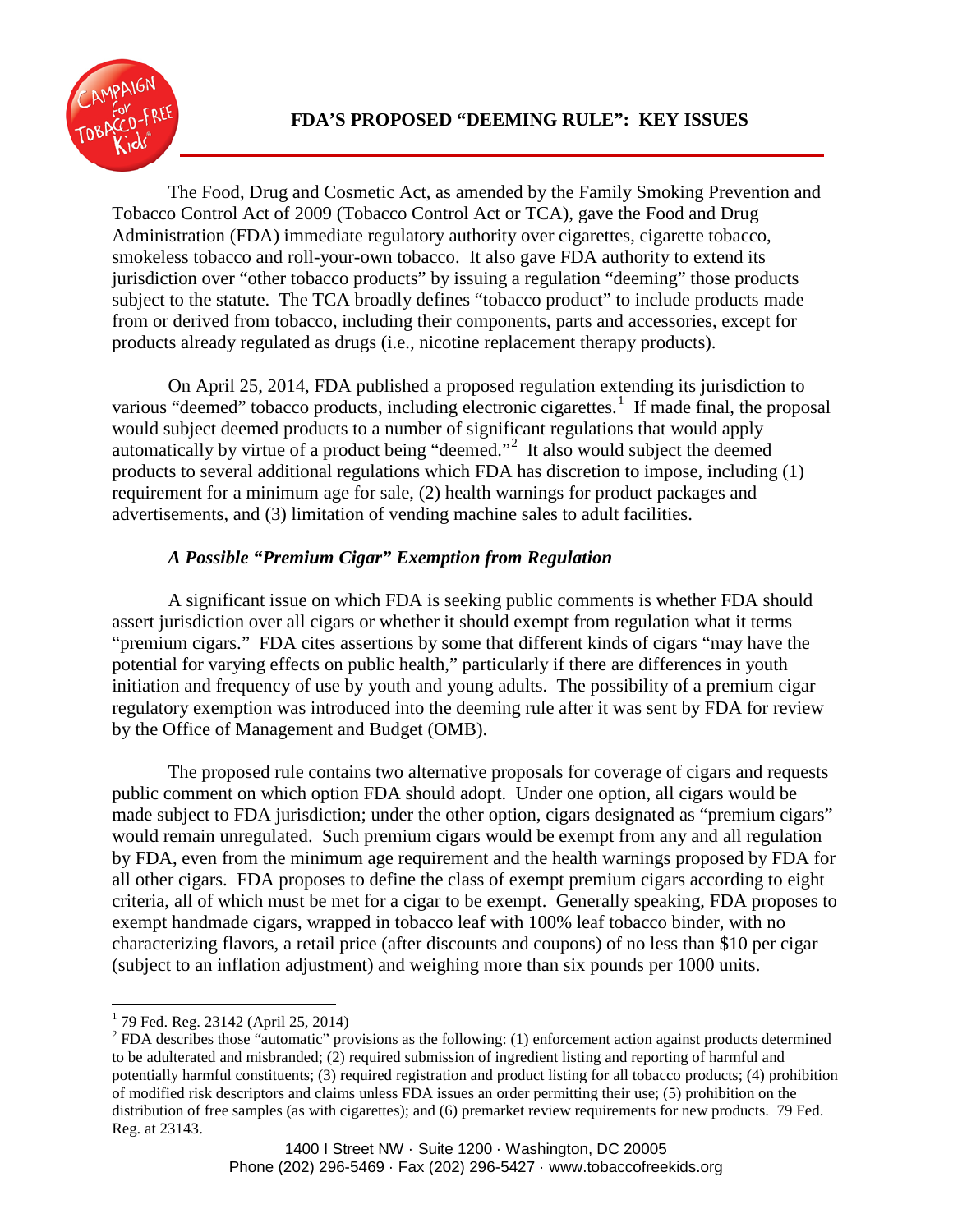It is our view that there is no justification for a "premium cigar" regulatory exemption and that the exemption of any category of tobacco product, including premium cigars, creates a dangerous precedent that could lead to other products being exempted. As FDA's proposed deeming rule itself states, "all cigars are harmful and potentially addictive."<sup>[3](#page-1-0)</sup> FDA writes that "all cigars, regardless of size, produce higher levels of carcinogenic tobacco-specific nitrosamines per gram in mainstream cigar smoke than cigarettes produce in mainstream cigarette smoke."<sup>[4](#page-1-1)</sup> Even cigar smokers who do not inhale have a  $\frac{7}{10}$  to 10 times higher overall risk of mouth and throat cancer than persons who have never smoked.<sup>[5](#page-1-2)</sup> FDA notes that "cigar" tobacco contains nicotine in concentrations similar to those observed in cigarettes" and that since most cigars contain more tobacco, "many typically contain greater quantities of nicotine than cigarettes."[6](#page-1-3) Indeed, "a large cigar may contain as much tobacco as a whole pack of cigarettes." "Nicotine levels in cigar smoke," FDA observes, "can be up to 8 times higher than levels in cigarette smoke  $\ldots$ ."<sup>[7](#page-1-4)</sup>

Given FDA's own recognition of the inherent hazards and addictiveness of any cigar, the proposed exemption from regulation would not be in the interest of public health. Even if FDA concludes that certain of the requirements applicable to other tobacco products should not be imposed on premium cigars, it can fashion an appropriate set of applicable requirements without completely exempting them from regulation.

#### *Sales and Marketing Restrictions*

The proposed deeming rule would establish a national minimum age (18) for the sale of the newly-deemed tobacco products by retailers, as well as requiring age verification. It also would impose on the deemed products some but not all of the sales and marketing restrictions currently applicable to cigarettes to reduce the availability of the deemed products to young people. For example, it would prohibit the sale of deemed products through vending machines, except in facilities restricted to adults, and it would prohibit the distribution of free samples of the deemed products.

However, FDA is not proposing to apply several other important sales and marketing restrictions currently applicable to cigarettes. First, FDA does not propose to prohibit selfservice displays of tobacco products in retail stores, which means that displays of cigars and electronic cigarettes with candy and fruit flavors, in brightly-colored packaging, could still be placed next to the candy aisle in retail stores. Second, the proposed regulation would impose no minimum pack size to prevent the sale of inexpensive single cigars or other products that are appealing to price-sensitive kids. Third, the rule would not prohibit the distribution of nontobacco merchandise carrying a tobacco product logo. Fourth, it would permit brand sponsorship of athletic or musical events that may have significant youth attendance.

- <span id="page-1-1"></span>
- <span id="page-1-3"></span><span id="page-1-2"></span>
- 
- <span id="page-1-4"></span>

<span id="page-1-0"></span><sup>3</sup> 79 Fed. Reg. at 23150. <sup>4</sup> *Id*. at 23151. <sup>5</sup> *Id*. at 23150. <sup>6</sup> *Id*. at 23151. <sup>7</sup> *Id*.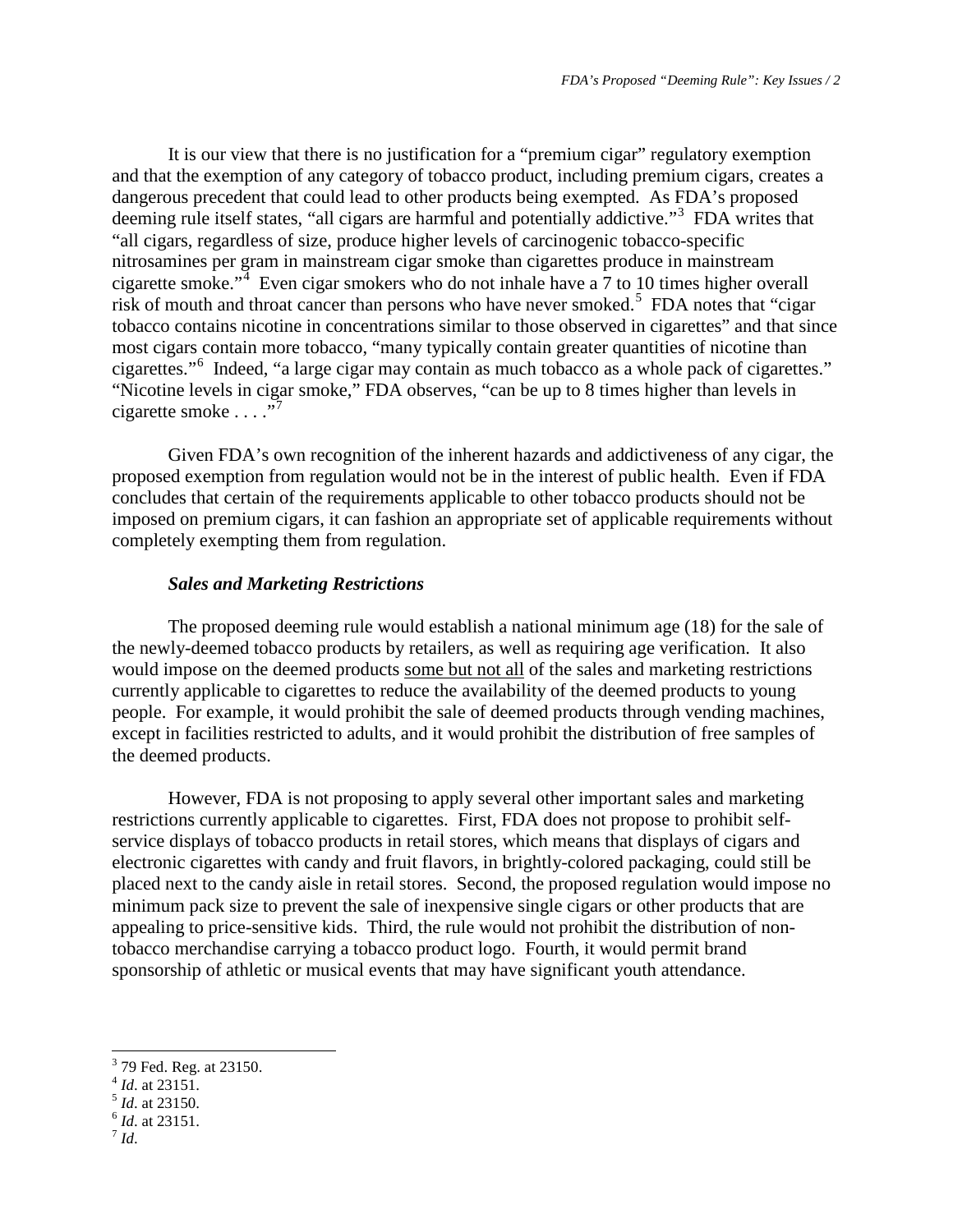In addition, although FDA's proposed prohibition on the sale of the deemed products to minors applies to all retailers, including internet retailers, the proposed rule does not explicitly impose any age verification requirements on internet sellers. Given the easy accessibility of the deemed products to underage purchasers over the internet and the inherent difficulty of enforcing adequate age verification on internet purchases, FDA should simply prohibit internet sales of the deemed products as a step toward prohibiting internet sales of all tobacco products. At the very minimum, FDA should adopt age verification procedures for internet sellers of deemed products analogous to the procedures required for internet sales of cigarettes and smokeless tobacco products in the Prevent All Cigarette Trafficking Act of 2009 (PACT Act).

Public comments should be submitted pointing out the need to apply the same sales restrictions to deemed products that apply to cigarettes and smokeless tobacco products, as well as stronger provisions to prevent youth access to the deemed products through the internet, including, preferably, a prohibition on internet sales or, at a minimum, application of PACT Act age verification procedures to internet sales of the deemed products.

# *Advertising Restrictions*

Section 906 of the TCA gives FDA the authority to impose restrictions on the marketing of tobacco products to the maximum extent permitted by the First Amendment. Pursuant to this authority FDA imposed the specific marketing restrictions for cigarettes and smokeless tobacco products first adopted by FDA in 1996. $8$  Despite FDA's broad authority under the TCA to impose restrictions on the advertising and promotion of tobacco products, if appropriate for the protection of public health, the proposed rule does not address the advertising of the newlydeemed products, including cigars and electronic cigarettes, in ways and in venues that may be targeting youth, or make any specific proposals for restricting the advertising and promotion of these products.

Electronic cigarette manufacturers like Lorillard have been using advertising that closely mimics the advertising strategies long used by the tobacco industry to attract youth, including the use of celebrities, the use of cartoon characters, and the portrayal of e-cigarettes as glamorous, masculine and rebellious.<sup>[9](#page-2-1)</sup> A recent study found that a significant majority of teenagers have been exposed to e-cigarette advertising, with 73% of 12 to 17-year-olds being exposed to Lorillard's print and  $TV$  ads for its product blu.<sup>[10](#page-2-2)</sup> Not surprisingly, youth usage of electronic cigarettes has been increasing dramatically. The Centers for Disease Control and Prevention reported that the percentage of high school students who reported ever using e-cigarettes doubled in one year from 20[11](#page-2-3) to 2012; ever usage also doubled among middle school students.<sup>11</sup> Despite these troubling facts, the proposed rule does not extend to the newly-deemed products reporting requirements on advertising that are currently applicable to cigarettes.

<span id="page-2-0"></span><sup>&</sup>lt;sup>8</sup> The 1996 marketing restrictions had been invalidated by the Supreme Court's decision in 2000 ruling that FDA could not assert jurisdiction over tobacco products in the absence of additional legislation. *See FDA v. Brown &* 

<span id="page-2-1"></span>*Williamson Tobacco Corp., 529 U.S. 120 (2000).*<br><sup>9</sup> *See Gateway to Addiction? A Survey of Popular Electronic Cigarette Manufacturers and Targeted Marketing to Youth, A Report by the Staff of Senator Richard Durbin, Repre* <sup>10</sup> Vaporized: E-Cigarettes, Advertising, and Youth (Legacy 2014), at 7.<br><sup>11</sup> U.S. Centers for Disease Control and Prevention, "Tobacco Product Use Among Middle and High School

<span id="page-2-3"></span><span id="page-2-2"></span>Students – United States, 2011 and 2012, 62 *Morbidity and Mortality Weekly Report (MMWR)* (November 15, 2013), at 895.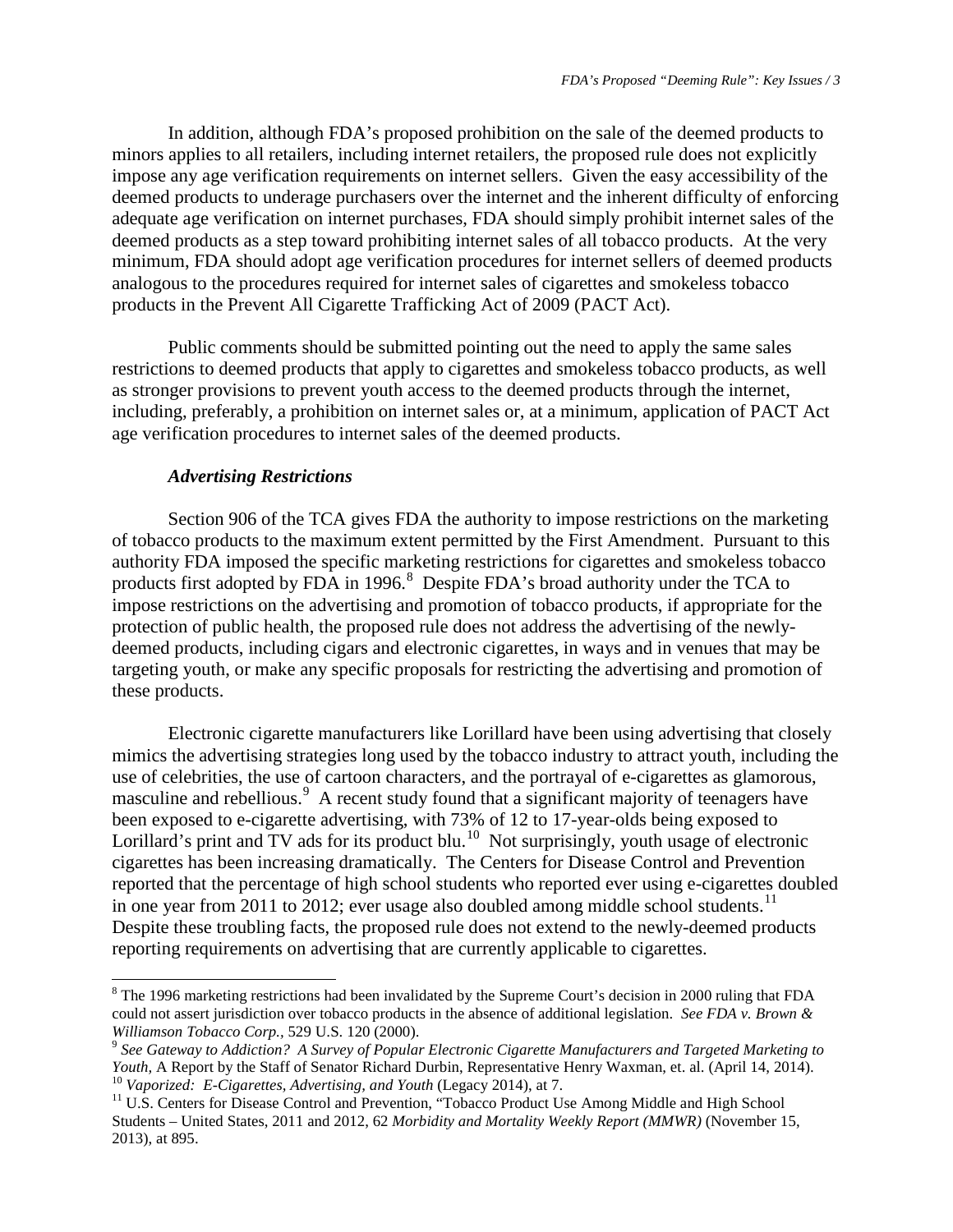It would be valuable for public comments to be submitted demonstrating how e-cigarettes and cigars are currently being advertised and marketed, urging that FDA adopt for the deemed products the same or similar advertising reporting restrictions currently applied to cigarettes and smokeless products, and recommending that FDA consider the way products are advertised and marketed in evaluating applications for the marketing of such products.

#### *Warning Labels*

The proposed rule would mandate a health warning about the addictiveness of nicotine for all nicotine-containing tobacco products, including cigars and electronic cigarettes. It also would require four additional rotating health warnings for cigars, addressing (1) the risk of cancer of the mouth and throat, (2) the risk of lung cancer and heart disease, (3) the risk of lung cancer and heart disease from secondhand smoke, and (4) that cigars are not a safe alternative to cigarettes. The four additional cigar warnings would be identical to those already required under the 2000 Federal Trade Commission (FTC) consent orders involving the seven largest cigar manufacturers and would thus require those warnings for other cigar manufacturers as well. The required warnings would be on packaging and advertising. However, FDA is not proposing to require the fifth FTC warning addressing the increased risk of "infertility, stillbirth and low birth weight" because "FDA is not aware of studies specifically linking cigars to these reproductive effects."<sup>[12](#page-3-0)</sup>

Given the severe addictiveness of nicotine, and particularly the vulnerability of adolescents to nicotine addiction, FDA's proposed nicotine warning should be mandated for all tobacco products, including premium cigars. FDA's proposed cigar warnings also should be required for all cigars, including premium cigars, and those warnings should include the fifth FTC warning concerning the reproductive risks of cigars. Recent data from CDC's National Youth Risk Behavior Survey shows that cigar smoking prevalence among high school students is declining at a far slower rate than cigarette smoking prevalence. Indeed, high school boys now smoke cigars at the same rate as cigarettes (16.5 percent for cigars and 16.4 percent for cigarettes). $^{13}$  $^{13}$  $^{13}$ 

It also should be noted that, after the proposed rule went to OMB for review, the period for compliance with the health warning requirements was increased from 12 months to 24. The 24-month compliance period exceeds that given industry by the TCA on cigarette textual and graphic warnings (15 months) and smokeless tobacco textual warnings (12 months). Particularly given that the new cigar warnings are already carried on the products of the seven largest cigar manufacturers by virtue of the FTC consent orders, the 24-month compliance period is excessive.

Thus, public comments should urge FDA to mandate its proposed nicotine warning for all tobacco products and require all five of the FTC warnings (in addition to the nicotine warning) for all cigars. Moreover, the comments should indicate that the warnings should be implemented no later than 12 months after the date of the final rule.

<span id="page-3-1"></span>

<span id="page-3-0"></span><sup>&</sup>lt;sup>12</sup> 79 Fed. Reg. at 23168.<br><sup>13</sup> CDC, "Youth Risk Behavior Surveillance – United States, 2013, *MMWR* 63 No. 4, June 13, 2014.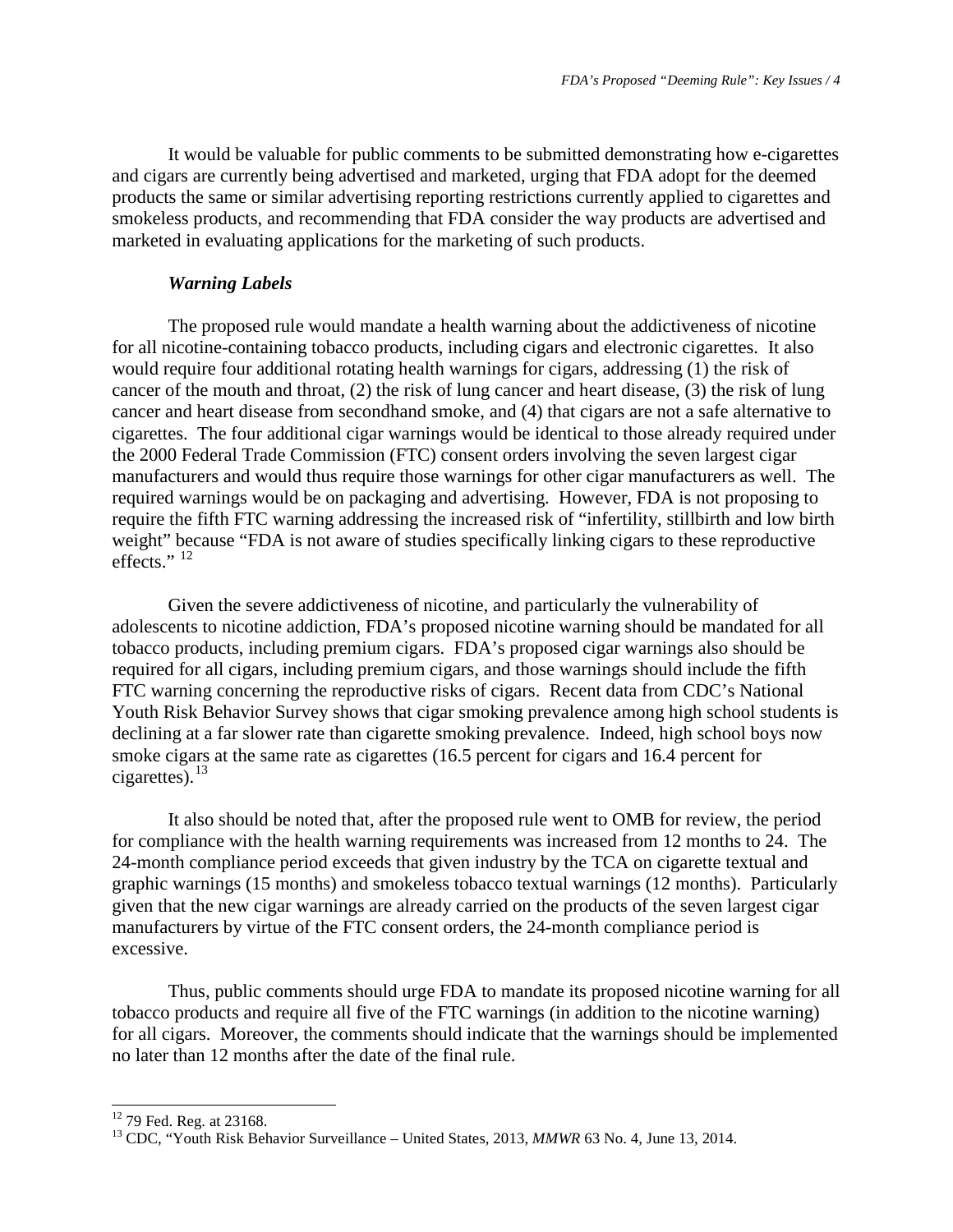### *Use of Flavors in Cigars and Electronic Cigarettes*

Despite the fact that the Tobacco Control Act bans the use of characterizing flavors (other than tobacco flavor and menthol) in cigarettes and despite the mounting evidence of youth usage of cigars and e-cigarettes, FDA is not proposing any restrictions on the sale of flavored cigars or e-cigarettes.

In recent years, cigar consumption has increased dramatically at the same time cigarette consumption has declined. The increase in cigar use has been driven primarily by an increase in the consumption of small, flavored cigars, including candy and fruit flavors that go by names like "Purple Haze," "Hush Honey," "Banana Split" and "Pinkberry."<sup>14</sup> Indeed, a recent study found that 75% of the growth in cigar sales from 2008-2011 represents growth in sales of flavored cigars.<sup>[15](#page-4-1)</sup> Every day, more than 2,700 kids try cigar smoking for the first time, approaching the 3,200 who try cigarettes for the first time every day.[16](#page-4-2) Indeed, high school boys now smoke cigars at the same rate as cigarettes. In 2013, 16.5% of high school boys smoked cigars, compared to 16.4 % who smoked cigarettes.<sup>17</sup> There is little doubt that sweet, fruity flavors are especially appealing to kids. According to the Florida Youth Tobacco Survey, of high school cigar smokers, nearly 69% smoke flavored cigars.<sup>[18](#page-4-4)</sup> Although FDA is proposing to extend its jurisdiction over cigars (with the possible exception of so-called "premium cigars"), it is proposing no action at the present time to prohibit kid-friendly flavors in cigars.

As FDA itself notes, electronic cigarettes also are "available in numerous flavors, including vanilla, chocolate, peach schnapps, bubblegum and cola."<sup>[19](#page-4-5)</sup>

In connection with its proposed deeming rule, FDA requested public comments on possible regulatory actions addressing the use of characterizing flavors in newly-deemed products. $20^{\circ}$  $20^{\circ}$ 

Public comments should be submitted documenting the flavors being used in cigars and e-cigarettes and the reasons this poses a public health concern, while recommending that FDA should either incorporate provisions prohibiting characterizing flavors (other than tobacco) in the final deeming rule or issue a proposed rule prohibiting such flavors so that a final rule restricting flavors can be issued immediately following publication of a final deeming rule.

 <sup>14</sup> See *Not Your Grandfather's Cigar: A New Generation of Cheap and Sweet Cigars Threatens a New Generation* 

<span id="page-4-1"></span><span id="page-4-0"></span>*of Kids* (Campaign for Tobacco-Free Kids 2013), at 9.<br><sup>15</sup> Delnevo, Cristine D. et al., "Preference for flavoured cigar brands among youth, young adults and adults in the USA," *Tobacco Control*, published online first Ap

<span id="page-4-2"></span><sup>&</sup>lt;sup>16</sup> Substance Abuse and Mental Health Services Administration (SAMHSA), Results from the 2012 National Survey *on Drug Use and Health: Detailed Tables*, 2013.

[http://www.samhsa.gov/data/NSDUH/2012SummNatFindDetTables/DetTabs/NSDUH-DetTabsSect4peTabs1to16-](http://www.samhsa.gov/data/NSDUH/2012SummNatFindDetTables/DetTabs/NSDUH-DetTabsSect4peTabs1to16-2012.htm#Tab4.10A)  $\frac{2012 \text{.html}}{17}$  $\frac{2012 \text{.html}}{17}$  $\frac{2012 \text{.html}}{17}$ CDC, "Youth Risk Behavior Surveillance – United States, 2013, *MMWR* 63 No. 4, June 13, 2014.<br><sup>17</sup> CDC, "Youth Risk Behavior Surveillance – United States, 2013, *MMWR* 63 No. 4, June 13, 2014.<br><sup>18</sup> 2013

<span id="page-4-3"></span>

<span id="page-4-4"></span>[survey/reports/2013-state/index.html](http://www.floridahealth.gov/reports-and-data/survey-data/fl-youth-tobacco-survey/reports/2013-state/index.html)

<span id="page-4-5"></span> $^{19}$  79 Fed. Reg. at 23157.<br> $^{20}$  79 Fed. Reg. at 23157.

<span id="page-4-6"></span>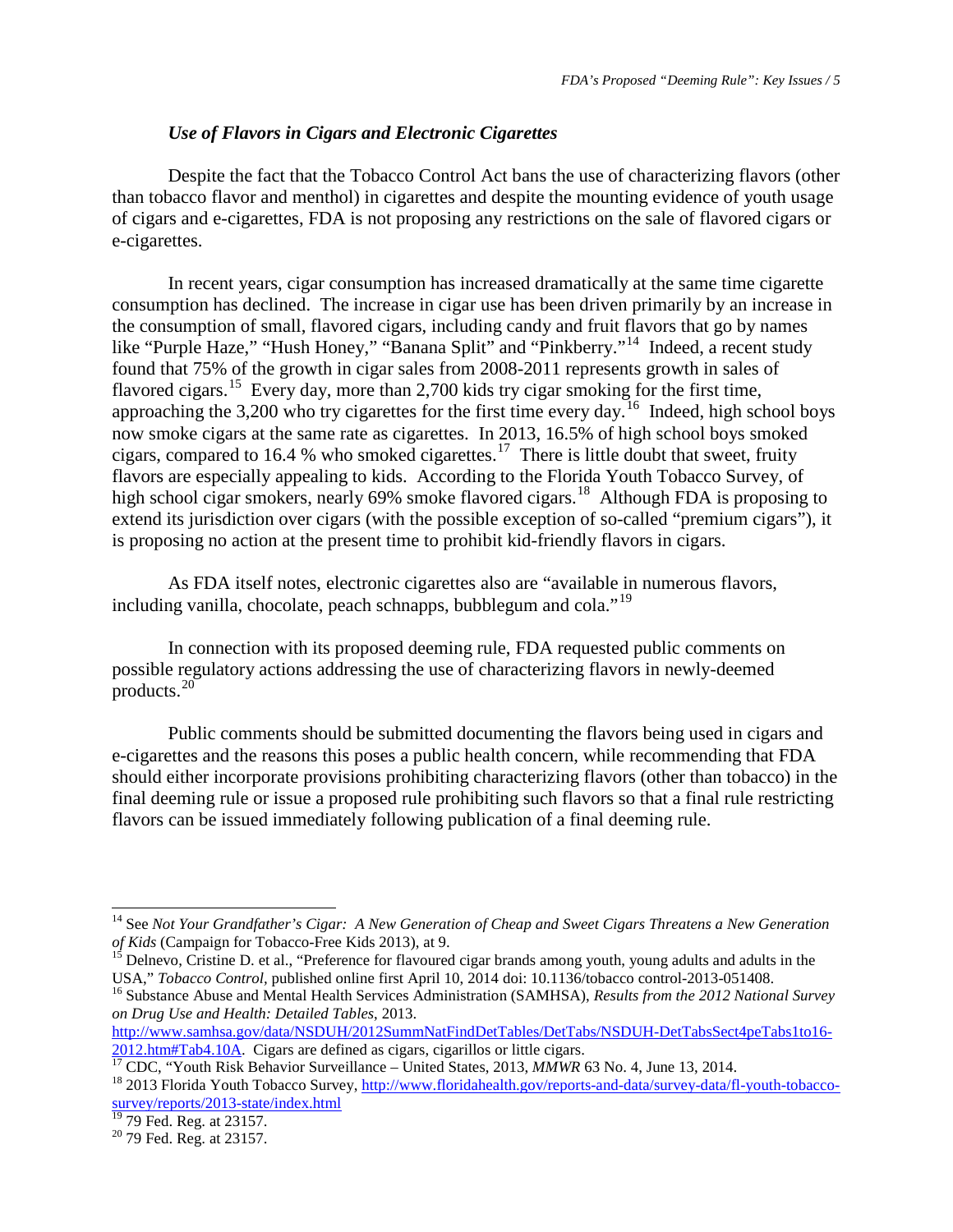# *Mislabeling of Cigarettes as Cigars*

During FDA's long delay in extending its regulatory authority over cigars, manufacturers have labeled products "cigars" that are, in fact, cigarettes, in order to avoid the TCA's prohibition of characterizing flavors in cigarettes and other regulations applicable to cigarettes. The proposed rule does not propose a specific solution but does ask for comment on which characteristics or other factors FDA should consider in determining whether these products are cigarettes, as defined in the  $TCA.<sup>21</sup>$ 

Public comments should be submitted noting that FDA need not await the completion of the deeming rule before taking enforcement action, under its authority over cigarettes, against unscrupulous manufacturers who are selling cigarettes disguised as "cigars" in defiance of FDA regulations that apply to cigarettes.

# *Sale of Nicotine Liquid in Uncontrolled Quantities and Without Child-Proof Containers*

With the dramatic recent increase in the use of electronic cigarettes and nicotine-laced "ejuice," there also has been a disturbing increase in incidents of nicotine poisoning involving children, in part because liquid nicotine is not being sold in childproof containers.

Nicotine is a powerful neurotoxin and even tiny amounts absorbed through the skin can cause vomiting and seizures. Indeed, the warning label on Altria's MarkTen e-cigarette product states: "Nicotine is addictive and habit forming and is very toxic by inhalation, in contact with the skin, or if swallowed." CDC recently reported that the number of calls to poison control centers involving e-cigarette products and their components increased from one per month in September, 2010 to 215 per month in February, 2014.<sup>22</sup> In its discussion of the proposed deeming rule, FDA itself noted that in February, 2014, 41.7% of the combined calls to poison control centers for conventional cigarettes and e-cigarettes were for e-cigarette exposures. It further noted that over 51% of those exposures involved children 5 years and younger.<sup>23</sup> The fact that e-cigarettes are sold with candy flavors makes the threat even more acute. As the Director of one poison control center in California put it, "It's not a matter if a child will be seriously poisoned or killed. It's a matter of when."<sup>[24](#page-5-3)</sup>

Despite FDA's expression of concern about nicotine poisoning of children, the agency's proposed rule would do nothing to address the widespread availability of the candy-flavored, nicotine-laced liquid used in e-cigarettes and related products in containers with no childresistant features.

Public comments should be submitted urging FDA to act swiftly to address this issue. Given the urgency of this threat to our nation's children, FDA should issue a proposed rule to

<span id="page-5-1"></span><span id="page-5-0"></span><sup>&</sup>lt;sup>21</sup> 79 Fed. Reg. at 23144.<br><sup>22</sup> CDC, "Calls to Poison Center for Exposures to Electronic Cigarettes – United States, September 2010-February<br>2014, 63 *MMWR* (April 4, 2014) at 292.<br><sup>23</sup> 79 Fed. Reg. at 23158.

<span id="page-5-2"></span>

<span id="page-5-3"></span><sup>&</sup>lt;sup>24</sup> Matt Richtel, "Selling a Poison by the Barrel: Liquid Nicotine for E-Cigarettes," *New York Times (March 23,* 2014).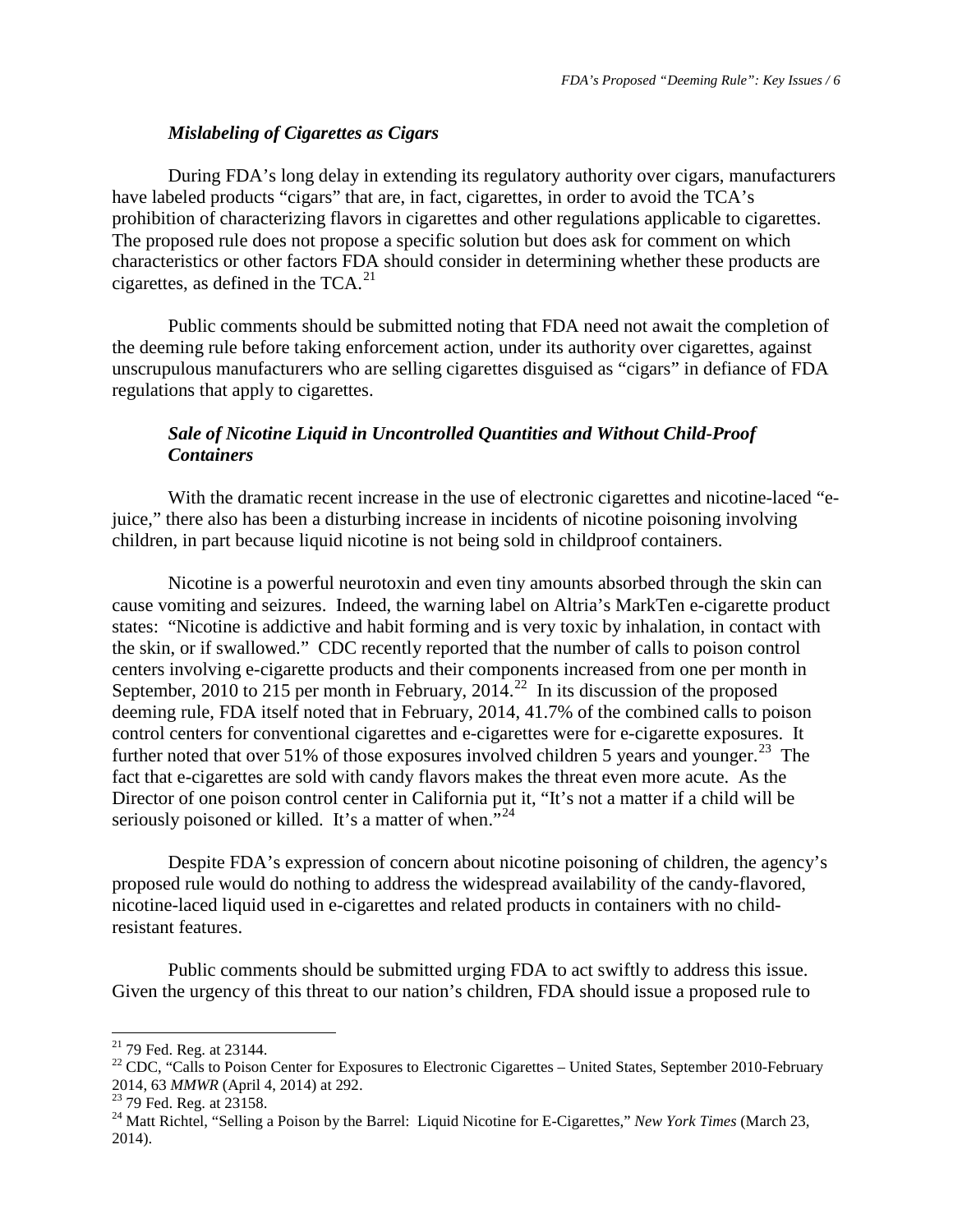require child-resistant packaging of e-liquids and related products in time so that a final rule can be issued at the same time as the publication of a final deeming rule.

#### *Premarket Review of New Products*

Because of the tobacco industry's long history of introducing new products into the market that are more dangerous, more addictive and more appealing, particularly to young people, the TCA prohibits the introduction of new tobacco products unless FDA determines, prior to their marketing, that their introduction would be "appropriate for the protection of the public health." Under Sections 910 and 905j of the statute, new products are those introduced, or modified, after February 15, 2007. The statute also provides for an alternative pathway to market if it can be shown that the new product is "substantially equivalent" to a product already on the market as of February 15, 2007. The TCA allowed products introduced by March 22, 2011 to remain on the market indefinitely unless and until FDA rejected a substantial equivalence application if the application was submitted by that date. More than 3,100 substantial equivalence applications were filed by that date; virtually all these products remain on the market despite the fact that FDA has not yet granted a single application.

The proposed deeming rule would apply the premarket review requirements to the newlydeemed products, but FDA would exercise its enforcement discretion to address the unique status of deemed products. If the provisions of the statute were applied literally to the deemed products, no new products introduced after February 15, 2007 would be permitted to remain on the market because no substantial equivalence applications would have been filed in time to meet the March 22, 2011 deadline. This would mean that probably all e-cigarettes and any cigars that have been changed since February 2007 would be illegal. Thus, FDA is proposing to suspend enforcement of the premarket review provisions for those products that would otherwise be illegal until two years following the issuance of a final deeming rule. As a result of FDA choosing to exercise its enforcement discretion in this way, manufacturers will be permitted to keep existing deemed products on the market and introduce new deemed products until two years after promulgation of a final deeming rule. Moreover, a manufacturer that files a new product application or a substantial equivalence application by that date would be permitted to market the product unless and until FDA denied the application.

The provisions of the proposed deeming rule on new products and substantial equivalence need to be tightened to limit the harm new tobacco products can inflict prior to FDA determinations on substantial equivalence or new product applications.

The period for submitting the application should be shortened to one year from the date the deeming rule became final. This period, during which FDA will not enforce the premarket review requirements, was extended to 24 months after the proposed rule went to OMB for review. In addition, FDA should take concrete steps to avoid undue delay in resolving these applications, including giving priority to applications filed within the one-year deadline in order to ensure that products that do not meet statutory requirements can promptly be removed from the market. In order to avoid manufacturers flooding the market with unmeritorious applications, FDA should promptly review and reject applications that do not provide complete information at the time of filing. FDA must establish a new system to avoid a continuation of its record of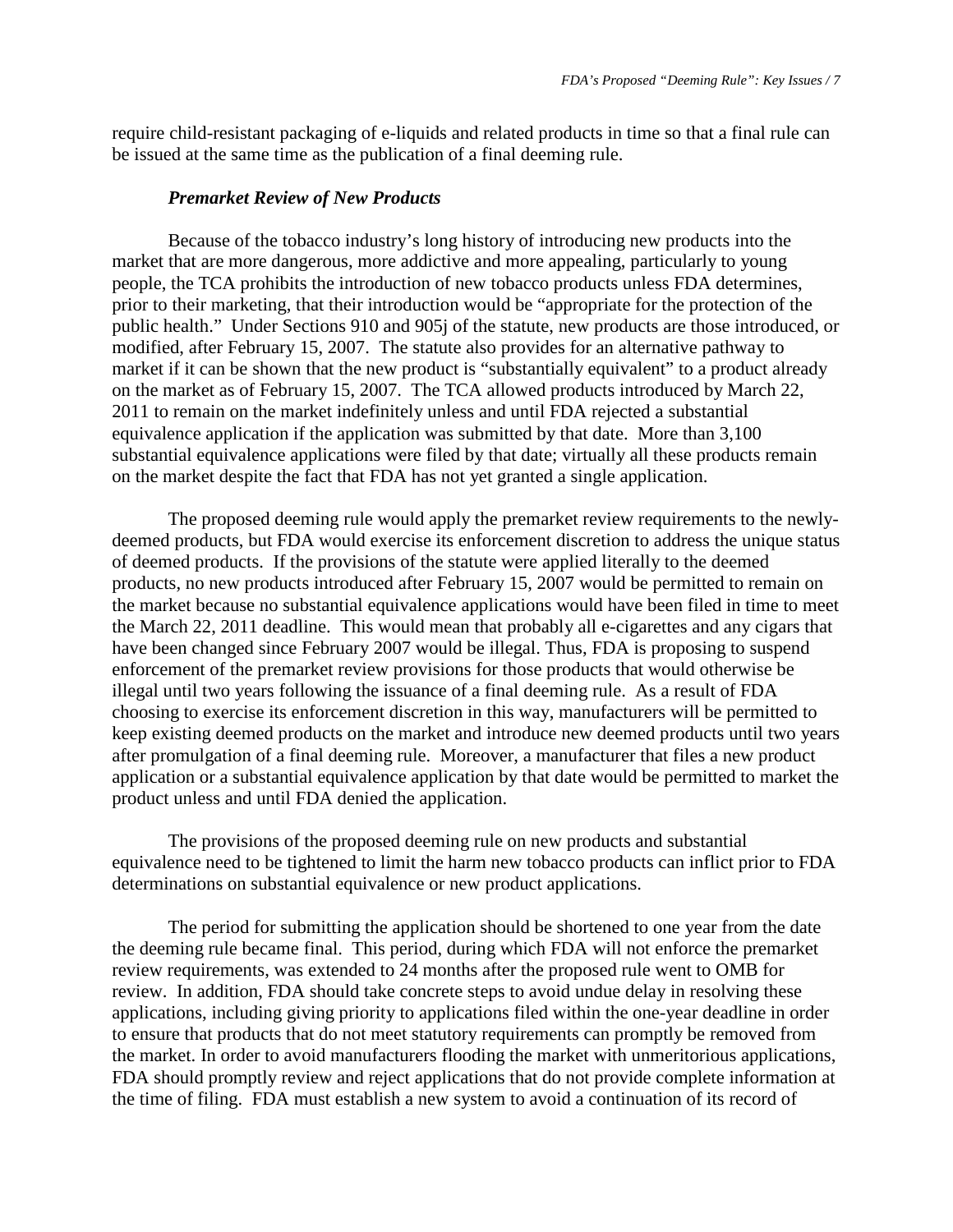lengthy delays in resolving applications while potentially lethal products remain on the market during FDA review.

As a condition of FDA allowing newly deemed products that would otherwise be illegal to remain on the market, FDA should require that manufacturers of these products meet certain conditions to receive the benefit of the period in which FDA will not enforce the existing statutory provisions. FDA should require manufacturers of such products to adhere to all the sales and marketing restrictions in the 2010 rule as a condition of receiving the benefit of FDA's enforcement forbearance. In addition, FDA should require new product manufacturers to submit ingredient information within 90 days of the final rule and should require manufacturers to meet standards for good manufacturing practices to ensure consistency in nicotine content and other components. FDA should also require manufacturers to supply all advertising and promotional materials and relevant marketing research as part of any marketing application.

Public comments on this section of the deeming rule should emphasize the importance of applying the new product and substantial equivalence standards to the deemed products, but should advocate no more than a one-year period from the final rule during which manufacturers can file substantial equivalence and new product applications while keeping their products on the market. Comments should also urge FDA to place marketing and other restrictions on new products as a condition of receiving the benefit of FDA enforcement forbearance. Comments should also urge FDA to establish a system to ensure that products not remain on the market for a lengthy period while FDA considers the merits of substantial equivalence or new product applications.

# *Application of Statutory Standards for Modified Risk Claims*

Because of the tobacco industry's history of responding to health concerns about tobacco by marketing products with false and misleading claims of "reduced risk," the TCA prohibits a manufacturer from making claims that its product presents a lower risk of tobacco-related disease unless the basis for such a claim is thoroughly substantiated to FDA and the agency grants an application permitting the claim to be made. FDA's proposed deeming rule would apply the modified risk provisions to the deemed products.

Public comments should emphasize the importance of applying the modified risk provisions with rigor, particularly in light of the health claims often made for electronic cigarettes. The modified risk provisions of the TCA both protect against the adverse public health consequences of misleading reduced risk claims, while providing a pathway to market for evidence-based modified risk claims.

# *Possible Exemptions for Small Manufacturers*

FDA is seeking comments on "any unique challenges" faced by small manufacturers of the deemed products in complying with the proposed rule, specifically noting the concerns of small manufacturers in complying with the proposed registration requirements and the reporting of harmful and potentially harmful constituents.<sup>25</sup> Given the important implications for public health of all the newly-deemed products, there is no justification for weakening the rules for

<span id="page-7-0"></span><sup>&</sup>lt;sup>25</sup> 79 Fed. Reg. at 23148.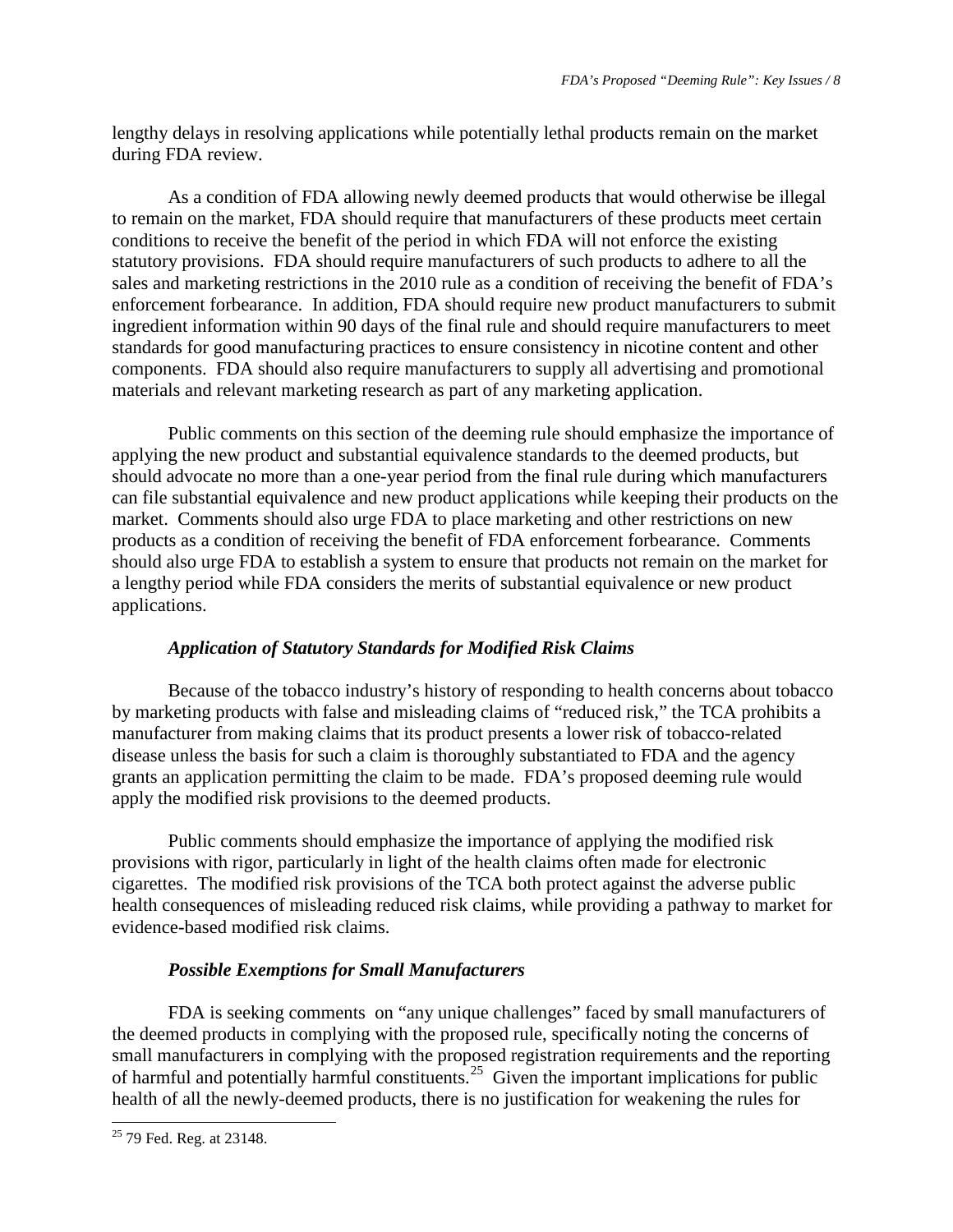manufacturers of a certain size. The products made by small manufacturers are no less lethal or addictive than those manufactured by large manufacturers and even a small manufacturer of tobacco products has the capability of causing great damage to public health.

Therefore, it is important that public comments be filed opposing any exemption from the deeming rule for small manufacturers of tobacco products.

#### *Discounting Benefits from Smoking Cessation in Cost/Benefit Analysis*

By Executive Order and statutory mandate, agencies like FDA are required to prepare, for economically significant regulatory actions, a Regulatory Impact Analysis (RIA) assessing the costs and benefits of available regulatory options to allow the agency to select regulatory approaches that maximize net benefits. In its Preliminary RIA for the proposed deeming rule, FDA repeats an error it made in the RIA for its 2011 graphic warnings rule: FDA substantially discounts the benefits to individuals from smoking cessation to account for lost "consumer surplus," i.e., the lost "pleasure" smokers give up by not smoking. Thus, although it is clear that individuals would derive substantial benefits from improved health and longevity if they stopped smoking due to the impact of the deeming regulation, FDA proposes to consider only 30% of those benefits, thus discounting by 70% the benefits from smoking cessation.

FDA's analysis is deeply flawed, in part because the concept of consumer surplus legitimately applies only where the buying decisions of consumers represent thoroughly rational and fully informed choices. However, as FDA acknowledges in the proposed rule, the vast majority of smokers begin smoking and become addicted while they are still underage. The age minimum is based on the premise that the decision of an underage person to begin smoking is neither fully-informed nor rational. It is well established that adolescents are not fully aware of the health consequences of smoking, have little conception of their own mortality and heavily discount the threat of addiction. Moreover, once a consumer becomes addicted, the decision to continue buying cigarettes is no longer rational. The vast majority of smokers say they would quit smoking if they could. It is therefore perverse to consider the satisfaction of an addiction to smoking as a "pleasure." For most smokers, it is an unwelcome burden, with enormous psychic costs from the inability to quit.

It is vitally important that FDA receive public comment objecting to the inappropriate application of the "consumer surplus" concept to smoking and to FDA's proposal to substantially discount the health and welfare benefits to smokers from quitting in response to the issuance of the deeming rule.

#### *The Issue of Delay*

It is important that public comment be submitted to FDA that sets out the harms caused by the three-year delay in issuing the proposed regulation and urges FDA to act without further delay to both issue the final deeming rule and close the gaps left open by the proposed rule. From the time FDA first indicated its intention to deem all tobacco products subject to its regulatory authority under the TCA, it took three full years for a proposed deeming rule to be published. During that period, the market for flavored cigars exploded and electronic cigarette companies began promoting their highly addictive products using techniques long-ago perfected